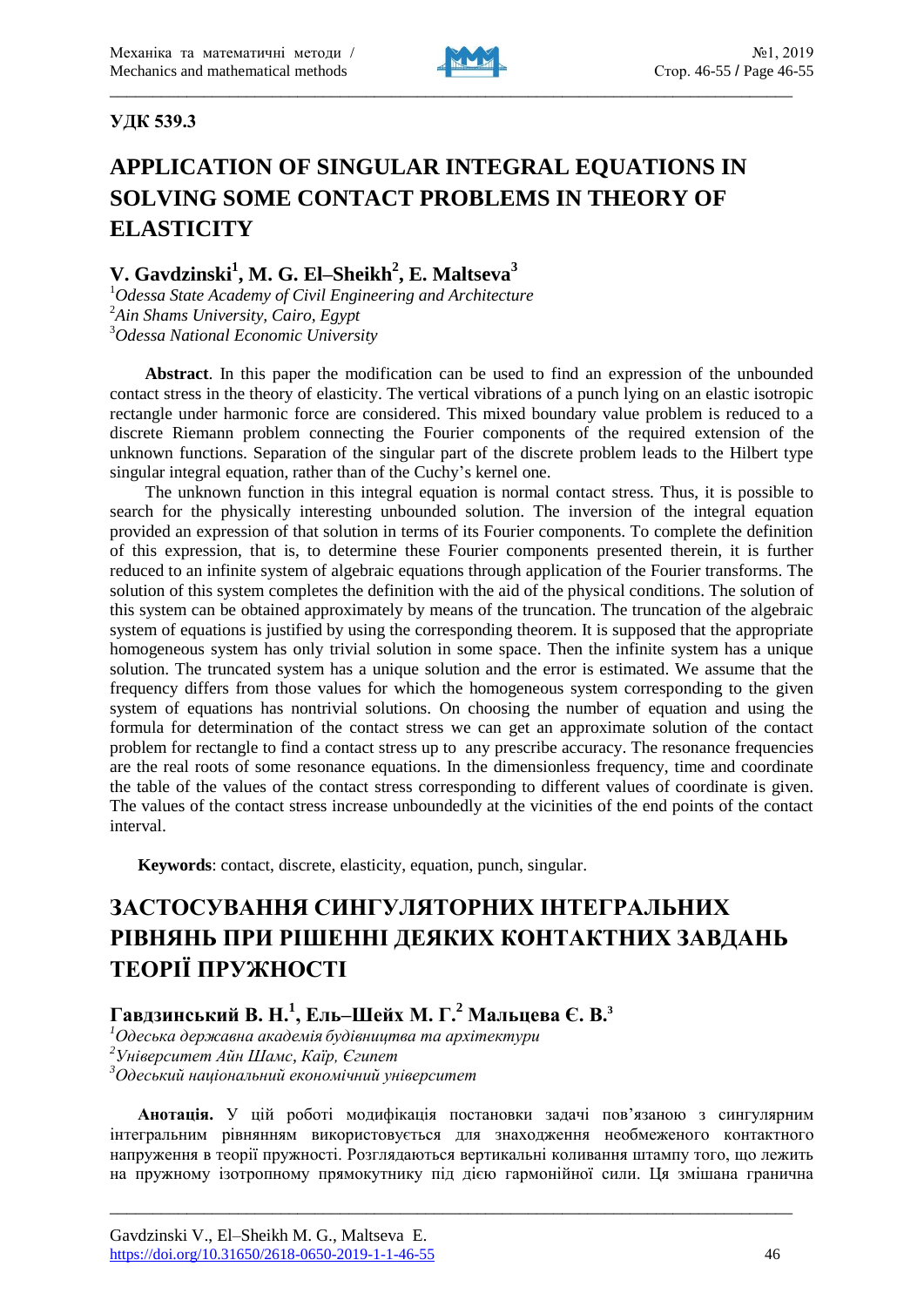

задача зводиться до дискретної задачі Римана відносно коефіцієнтів Фур'є невідомих функцій. Виділення сингулярної частини дискретної задачі приводить до сингулярного інтегрального рівняння з ядром Гілберта. Звернення цього рівняння дозволяє знайти контактне напруження і звести задачу до нескінченної системи алгебраїчних рівнянь. Усікання системи алгебраїчних рівнянь обґрунтоване і погрішність оцінена. Вибираючи число рівнянь, і використовуючи формулу для визначення контактного напруження для прямокутника, отримуємо наближене рішення контактної задачі з наперед заданої точністю. Резонансні частоти є дійсними коренями відповідних резонансних рівнянь. Приведена таблиця значень контактного напруження того, що відповідає різним значенням безрозмірної координати. Значення контактного напруження збільшуються необмежено в околицях кінцевих точках контактного інтервалу.

**Ключові слова:** дискретний, контакт, рівняння, сингулярний, пружність, штамп.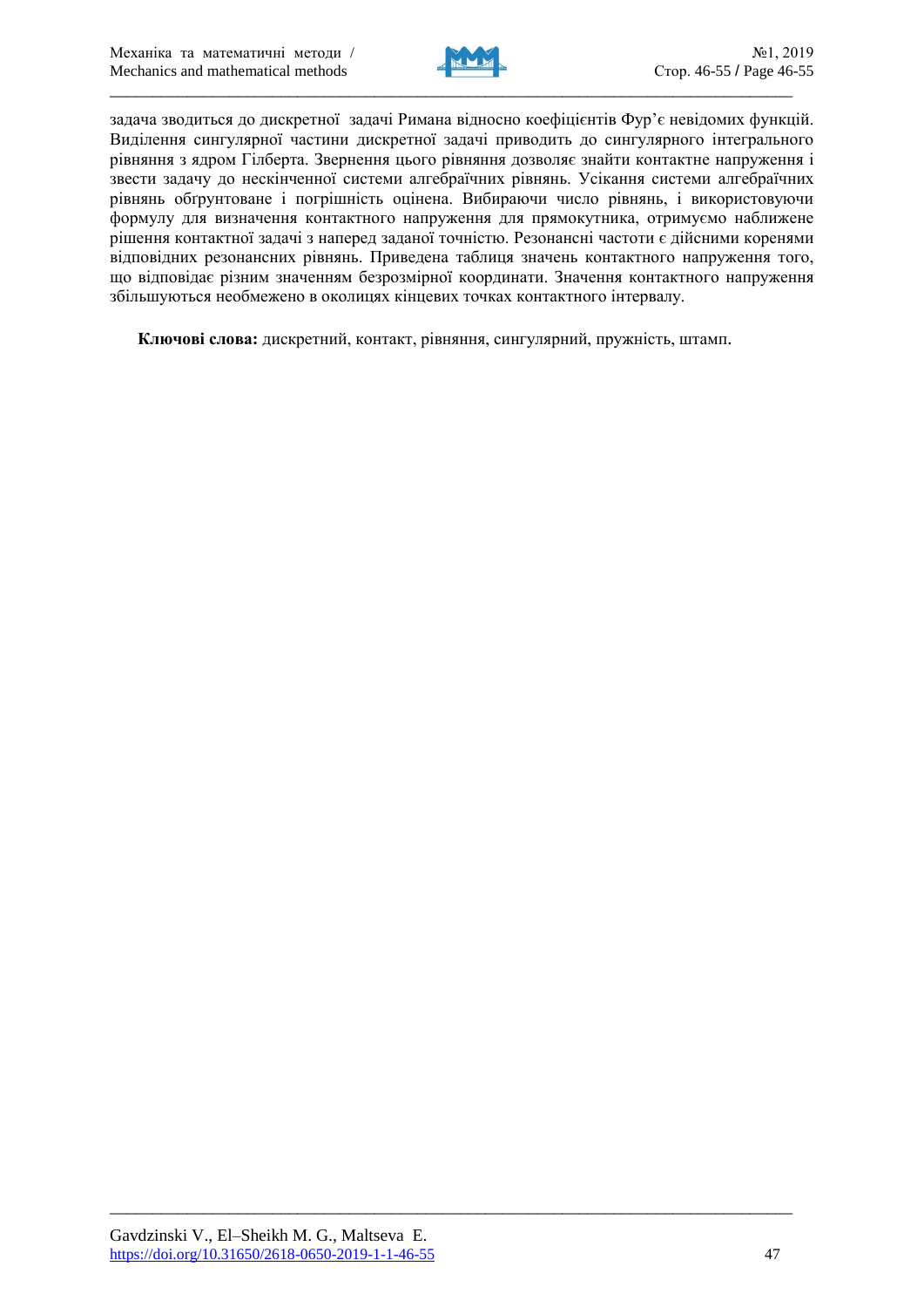

### **1 INTRODUCTION**

Contact interaction in deformable bodies plays an important role in assessing the stressstrain state, therefore the solution of contact problems is very important and relevant. Analytical solutions can be obtained only for a limited class of problems in the mechanics of a deformable solid. Extensive possibilities for solving contact problems are presented by modern computer programs, but the obtained results require verification, therefore, further development of applied methods of mathematical modeling with respect to solving contact problems of mechanics and the development of new efficient algorithms are necessary.

#### **2 ANALYSIS OF LITERARY DATA AND RESOLVING THE PROBLEM**

In 1961 Cherskii Y. I. proposed the method of the discrete Riemann problems for solving some plane mixed boundary value problems [1]. The unknown of this integral equation is an extension of one of the partially imposed conditions and is compatible to the other. It has become of wide applications in several branches of mathematical physics [2]. In 1992 [3] the method of the integral equation was extended to include problems in the theory of elasticity. In the paper [4] the contact elastic problem for an infinite strip with the force prescribed at the stressed segments was given. This problem was reduced to the Hilbert type singular integral equation. The Hilbert equation was inverted to define the contact stress and further reduced to an infinite algebraic system of equations, its solution completes the definition with the aid of the physical conditions. The truncation of the algebraic system was justified and the error was estimated. By Gavdzinski V. N., El–Sheikh M. G. and Maltseva E. V. was given the justification of approximate unbounded solutions of mixed plane boundary value problems and was fully justified and the error was estimated [5]. This was the class to which lot of mixed plane boundary value problems are reducible. An example was given in which the procedures were carried out right to the numerical results.

In the paper [6] the contact problem of symmetric indentation of two punches in the form of circular segments without friction, into the exterior surface of a cylinder under harmonic force  $P = P_0 e^{-iwt}$  and the temperature field was considered. The expression for the contact stress was found and the estimation of the error of the approximate solution was given.

## **3 PURPOSE AND TASKS OF THE STADY**

In solving the contact problem for a rectangle under harmonic force  $P = P_0 e^{-iwt}$  our aim is 1) to find an approximate solution of the problem 2) to justify the truncation of the system of algebraic equations 3) to estimate the error of the approximate solution 4) to investigate the vertical vibrations of a punch lying on an elastic isotropic rectangle 5) to find resonance frequencies for which the displacement tends to infinity 6) to carry out the procedures right to the numerical results.

## **4 METHODS OF RESEARCH**

Using the Fourier transform the problem is reduced to the following discrete Riemann problem

$$
n\Phi_{n+}=-A_{\alpha\beta}\operatorname{sgn}\left(n+\frac{1}{2}\right)\Phi_{n-}+\Gamma_{n}^{\alpha\beta}\Phi_{n-}-nV_{n-},
$$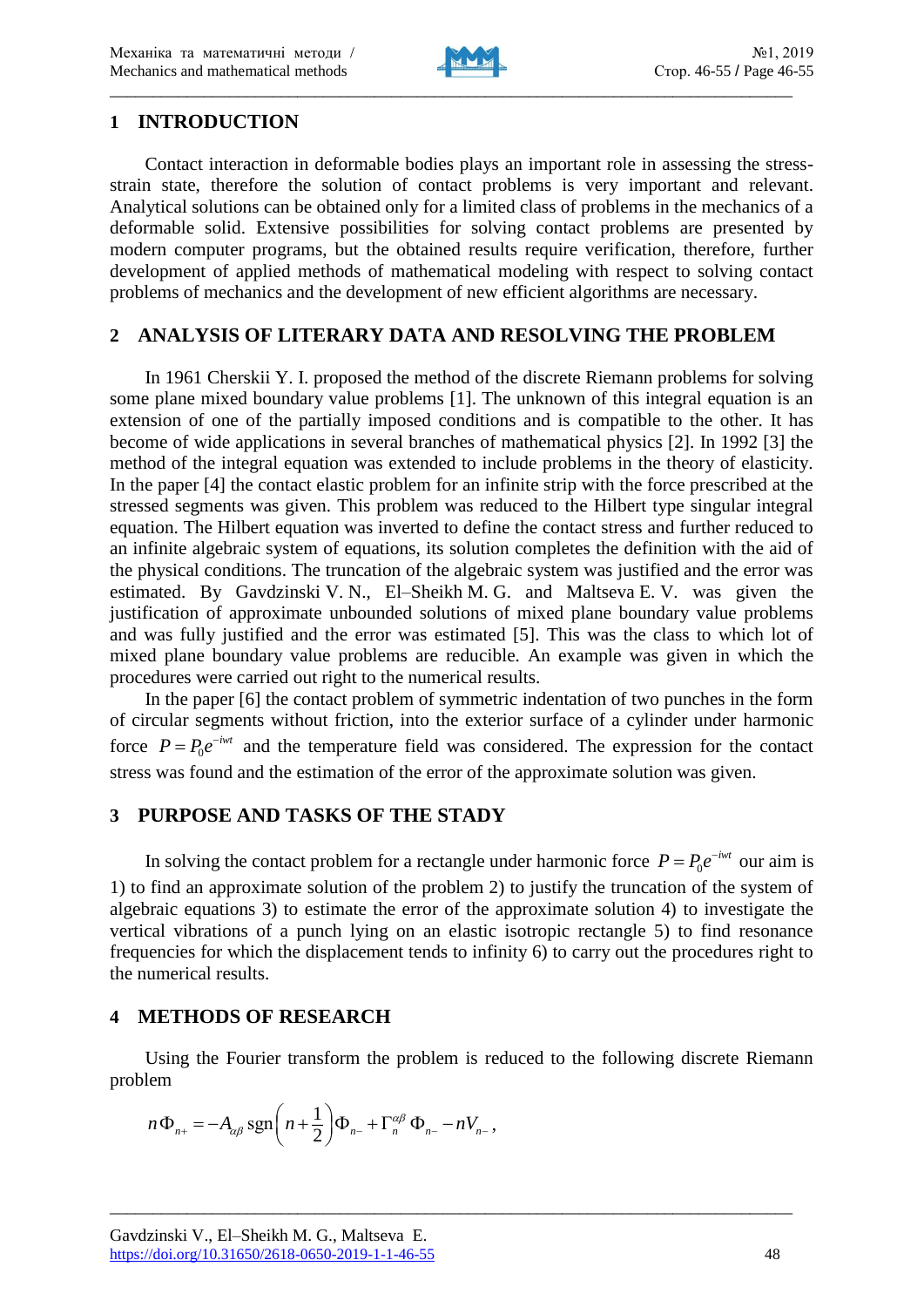

where  $\alpha = w/c_1$ ,  $\beta = w/c_2$  and  $\Phi_{n-}$  are the Fourier components of the required unbounded extension  $\varphi(x)$  that differs than zero on an internal  $\Delta_1$ ;  $\Phi_{n+}$  are those of  $\varphi_+(x)$  the extension of the complementary conditions on  $\Delta_2$ . The factor  $\Gamma_n^{\alpha\beta}$  differ from problem to another but always  $\left|\Gamma_n^{\alpha\beta}\right| = O(1/n^2)$ . On performing the inverse Fourier transform

$$
w^{-1}\Phi_{n\pm} = \sum_{n=-\infty}^{\infty} \Phi_{n\pm} e^{inx} = \varphi_{\pm}(x)
$$

the discrete Riemann problem is reduced to the Hilbert type singular integral equation

$$
\frac{1}{2\pi}\int_{-a}^{a}\cot\frac{t-x}{2}\varphi_{-}(t)dt=-2\sum_{n=1}^{\infty}\Gamma_{n}^{\alpha\beta}\Phi_{n-}\sin nx.
$$

The inversion of this equation defines  $\varphi(x)$  in terms of infinite number of unknowns: its Fourier components and therefore, this equation can in general be only approximately solved. The approximation is achieved by truncating the infinite system of algebraic equations with respect to  $\Phi_{n-}$ . The justification of the truncation is perform by using the corresponding theorem on the existence of a unique solution in  $L_{\rho}(-a, a)$ , where  $1 < \rho < 4/3$ . Consequently the Fourier coefficient  $\Phi_{n-}$  will belong to  $l_p$ , where  $p = \rho/(\rho-1)$ . Thas we will work in the space  $l_p$  ( $p > 4$ ) with the norm

$$
\Phi_{l_p} = \left(\sum_{n=0}^{\infty} \left|\Phi_{n-}\right|^p\right)^{1/p}.
$$

We show that the approximate solution approaches the unique exact solution when the order of truncation increases indefinitely and the error resulting due to the truncation is of the form

$$
\|\Phi - \Phi^N\|_{l_p} \leq \frac{C}{(N+1)^{(p-2)/2p}}.
$$

#### **5 BASIC RESULTS**

Now we consider the vertical vibrations of a punch lying on an elastic isotropic rectangle under harmonic force  $P = P_0 e^{-iwt}$ .

In view of the statement of the problem the boundary conditions are

$$
v(x,0,t) = v_0 e^{-iwt}, \text{ if } x \in \Delta_1,\tag{1}
$$

$$
\sigma(x,0,t) = 0, \text{ if } x \in \Delta_2,
$$
\n<sup>(2)</sup>

$$
\tau(x,0,t) = 0, \text{ if } x \in \Delta_1 \cup \Delta_2,\tag{3}
$$

$$
u(x, h, t) = v(x, h, t) = 0, \text{ if } x \in \Delta_1 \cup \Delta_2,
$$
\n
$$
(4)
$$

$$
u(\pm \pi, y, t) = \tau_{xy}(\pm \pi, y, t) = 0, \text{ if } x \in \Delta_3,
$$
 (5)

\_\_\_\_\_\_\_\_\_\_\_\_\_\_\_\_\_\_\_\_\_\_\_\_\_\_\_\_\_\_\_\_\_\_\_\_\_\_\_\_\_\_\_\_\_\_\_\_\_\_\_\_\_\_\_\_\_\_\_\_\_\_\_\_\_\_\_\_\_\_\_\_\_\_\_\_\_\_\_\_

Where  $v_0$  is the unknown amplitude of the vibration;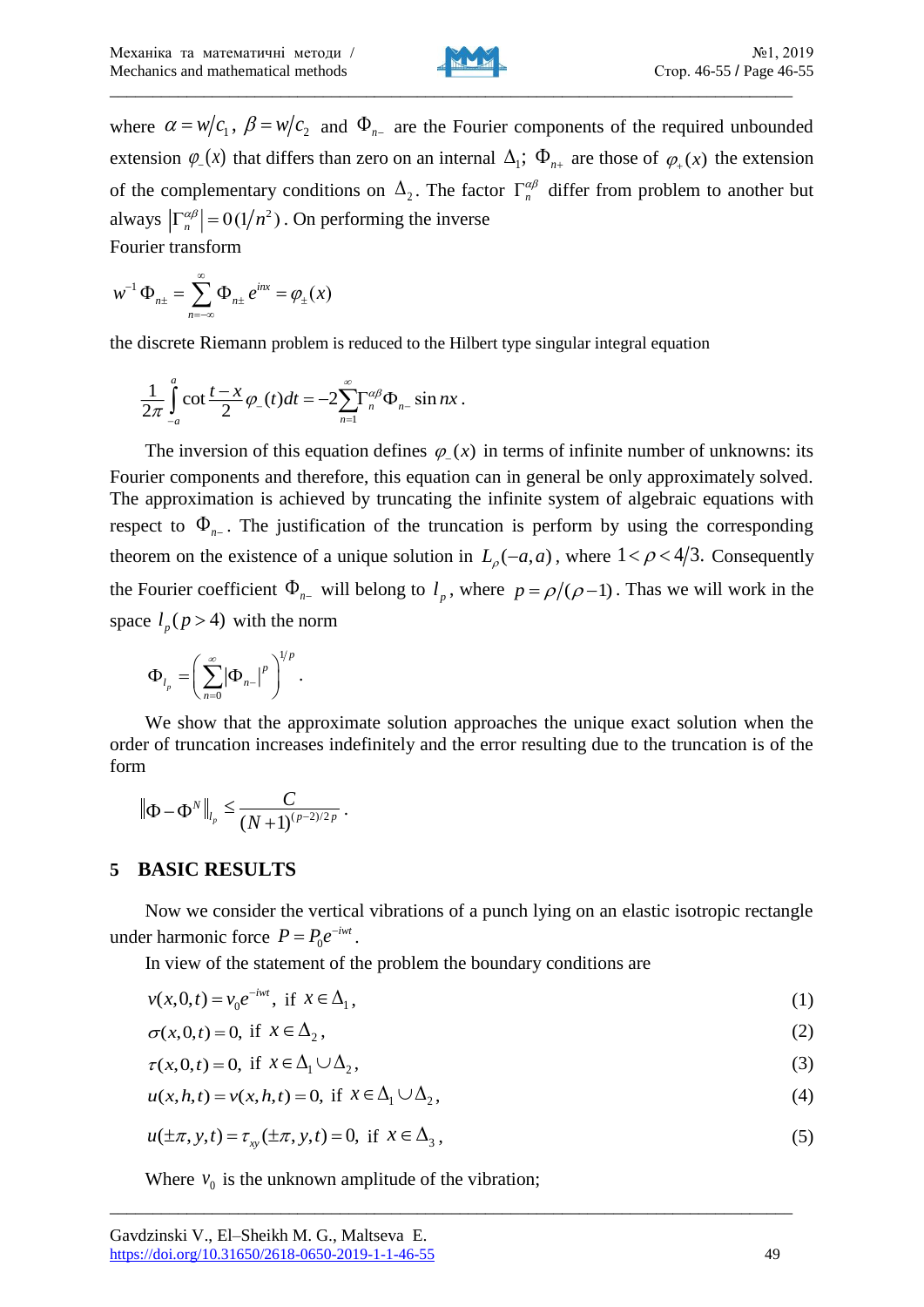

$$
\Delta_1 = [-a, a], \Delta_2 = [-\pi, \pi] / \Delta_1, \Delta_3 = [0, h].
$$

Since  $v_0$  is a constant, then  $v(x, y, t)$  and  $\sigma_y(x, y, t)$  are the even functions and  $u(x, y, t)$ and  $\tau_{xy}(x, y, t)$  are the odd functions with respect to *x*.

The substitution for the components of the displacements by the expressions

$$
u = \frac{\partial \Phi}{\partial x} + \frac{\partial \Psi}{\partial y}, \quad v = \frac{\partial \Phi}{\partial x} - \frac{\partial \Psi}{\partial y},
$$

where  $\Phi$  and  $\Psi$  are the longitudinal and transversal potentials, into the familiar equations

$$
\nabla^2 \Phi = \frac{1}{c_1^2} \frac{\partial^2 \Phi}{\partial t^2}, \ \nabla^2 \Psi = \frac{1}{c_2^2} \frac{\partial^2 \Psi}{\partial t^2}, \text{ where } c_1^2 = \frac{2G}{\rho(1-\nu)}, \ c_2^2 = \frac{G}{\rho},
$$

and  $\rho$  is the density; G is the modulus of elasticity;  $\nu$  is Poisson's ratio.

The potential  $\Phi$  and  $\Psi$  can be thought of the form

$$
\Phi(x, y, t) = \Phi^*(x, y)e^{-i\omega t}, \quad \Psi(x, y, t) = \Psi^*(x, y)e^{-i\omega t},
$$

where

$$
\nabla^2 \Phi^* + \alpha^2 \Phi^* = 0, \quad \nabla^2 \Psi^* + \beta^2 \Psi^* = 0, \quad \alpha = \frac{w}{c_1}, \quad \beta = \frac{w}{c_2}.
$$

Boundary conditions (1) and (2) can be completed as follows

$$
v^*(x, o) = v_-(x) + \varphi_+(x), \quad \sigma^*_y(x, o) = \varphi_+(x),
$$

 $\begin{bmatrix} 0, & x \epsilon \Delta \end{bmatrix}$ 

where

Δ<sub>1</sub> = [-α, α], Δ<sub>2</sub> = [-π, π] / Δ, Δ<sub>3</sub> = [0, h].  
\nSince 
$$
\nu_0
$$
 is a constant, then  $\nu(x, y, t)$  and  $\sigma_y(x, y, t)$  are the even functions and  $u(x, y, t)$   
\nand  $\tau_w(x, y, t)$  are the odd functions with respect to *x*.  
\nThe substitution for the components of the displacements by the expressions  
\n $u = \frac{2\delta_0}{c\lambda} + \frac{\delta_1}{c\lambda y}, \quad v = \frac{2\delta_1}{c\lambda} - \frac{\delta_1}{c\lambda y},$   
\nwhere Φ and Ψ *u* are the longitudinal and transversal potentials, into the familiar equations  
\n
$$
\nabla^2 \Phi = \frac{1}{c_1^2} \frac{\partial^2 \Phi}{\partial t^2}, \quad \nabla^2 \Psi = \frac{1}{c_2^2} \frac{\partial^2 \Psi}{\partial t^2}, \text{ where } c_1^2 = \frac{2G}{\rho(1-\nu)}, c_2^2 = \frac{G}{\rho},
$$
  
\nand ρ is the density; G is the modulus of elasticity; *v* is Poisson's ratio.  
\nThe potential Φ and Ψ *c* an be thought of the form  
\n
$$
\Phi(x, y, t) = \Phi^*(x, y)e^{-i\omega t}, \quad \Psi(x, y, t) = \Psi^*(x, y)e^{-i\omega t},
$$
  
\nwhere  
\n
$$
\nabla^2 \Phi^* + \alpha^2 \Phi^* = 0, \quad \nabla^2 \Psi^* + \beta^2 \Psi^* = 0, \quad \alpha = \frac{w}{c_1}, \quad \beta = \frac{w}{c_2}.
$$
  
\nBoundary conditions (1) and (2) can be completed as follows  
\n
$$
v^*(x, o) = v_-(x) + \varphi_*(x), \quad \sigma_y^*(x, o) = \varphi_*(x),
$$
  
\nwhere  
\n
$$
v(x, y, t) = v^*(x, y)e^{-i\omega t}, \quad \sigma_y(x, y, t) = \sigma_y^* e^{-i\omega t},
$$
  
\nand  $\varphi_*(x) = \begin{cases} 0, \quad x \in \Delta_1; \quad \varphi_-(x) = \begin{cases} \tan d \neq \tan \theta, & x \in \Delta$ 

Working in the same way as in [4] we arrive at the following discrete Riemann problem

$$
\Phi_{n+} = M_n^h \Phi_{n-} - V_{n-}(n=0, \pm 1, \pm 2, \ldots) \tag{7}
$$

where

$$
M_n^h = \frac{S_n^h}{P_n^h}, T_{1n}^h = k_{2n}(P_n^w \cosh(k_{2n} h) - 2G_n^2 \cosh(k_{1n} h)),
$$

Now we estimate coefficients  $M_n^h$  and *h n h n T*

Now we estimate coefficients 
$$
M_n^h
$$
 and  $\frac{I_n}{P_n^h}$  as  $n \to \infty$   
\n
$$
M_n^h = -A_{\alpha\beta} \frac{1}{|n|} + O\left(\frac{1}{n^2}\right), \quad \frac{T_n^h}{P_n^h} = -\frac{B_{\alpha\beta}}{\cosh(k_{2n}h)} + O\left(\frac{1}{\cosh(k_{1n}h)}\right),
$$
\n
$$
T_{2n}^h = in(2Gk_{1n}k_{2n}\sinh(k_{2n}h))
$$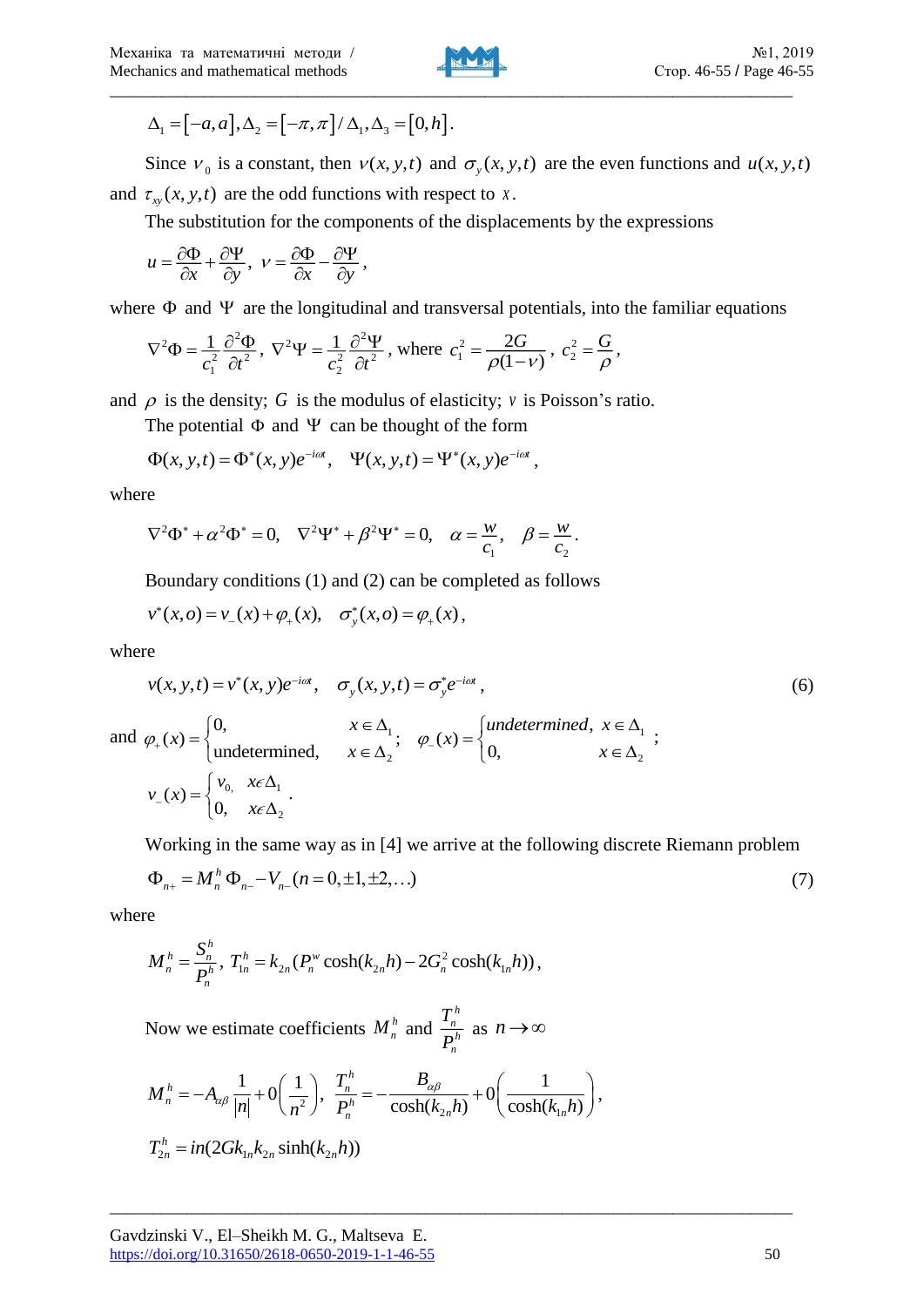

$$
P_n^h = T_{1n}^h(P_n^w \cosh(k_{1n}h) - 2Gn^2k_{2n}h)(\rho u^2 T_{2n}^h) - in(\rho u^2k_{1n})^{-1}
$$
  
\n( $P_n^w \sinh k_{1n} - 2Gk_{1n} \sinh(k_{2n}h)$ ),  
\n $S_n^k = T_{1n}k_{1n} \sinh(k_{1n}h)(P_n^w T_{2n}^h)^{-1} - in\cos k_{1n}h(P_n^w)^{-1},$   
\n $P_n^w = 2Gn^2 - \rho w^2, k_{1n}^2 = n^2 - \alpha^2 i w j, k_{2n}^2 = n^2 - \beta^2 i w j$  (j √ 0),  
\nre  $A_{\alpha\beta} = \frac{\rho w^2}{2\beta(\beta - \beta - \beta^2)} , B_{\alpha\beta} = \frac{\rho^2 w^4}{\beta(\beta - \beta - \beta^2)}.$ 

$$
B_{n} = I_{1n} \kappa_{1n} \sinh(\kappa_{1n} n) (I_{n} I_{2n}) - \sinh(\kappa_{1n} n) (I_{n} I_{2n}) ,
$$
  
\n
$$
P_{n}^{w} = 2Gn^{2} - \rho w^{2}, k_{1n}^{2} = n^{2} - \alpha^{2} i w j, k_{2n}^{2} = n^{2} - \beta^{2} i w j \ (j \downarrow 0),
$$
  
\nwhere 
$$
A_{\alpha\beta} = \frac{\rho w^{2}}{2G(2\rho w^{2} - G(\alpha^{2} + \beta^{2}))}, B_{\alpha\beta} = \frac{\rho^{2} w^{4}}{G(\alpha^{2} + \beta^{2})(2\rho w^{2}) - G(\alpha^{2} + \beta^{2})}.
$$

All these coefficients are positive, since

$$
2\rho w^2 - G(\alpha^2 + \beta^2) = 2\rho w^2 - Gw^2 \left(\frac{1}{c_1^2} + \frac{1}{c_2^2}\right) = w^2 G\left(\frac{2}{c_2^2} - \frac{1}{c_2^2} - \frac{1}{c_1^2}\right) = w^2 G\left(\frac{1}{c_2^2} - \frac{1}{c_1^2}\right) > 0
$$
 by

virtue of  $c_1 < c_2$ .

On representing  $M_n^h$  in the form

$$
M_n^h = \left(M_n^h + \frac{A_{\alpha\beta}}{|n|}\right) - A_{\alpha\beta} \frac{1}{|n|}
$$

and multiplying (7) by *n* we get the following discrete Riemann problem

$$
n\Phi_{n+} = -A_{\alpha\beta}\operatorname{sgn}\left(n+\frac{1}{2}\right)\Phi_{n-} + \Gamma_n^{\alpha\beta}\Phi_{n-} - nV_{n-},
$$
\n(8)

where

$$
\Gamma_n^{\alpha\beta} = nM_n^h + A_{\alpha\beta} \operatorname{sgn}\left(n + \frac{1}{2}\right) \text{ and also } \left|\Gamma_n^{\alpha\beta}\right| = 0 \left(\frac{1}{n^2}\right)(n \to \infty)
$$

The equivalence condition of problems (7) and (8) has the form

$$
\sum_{n=-\infty}^{\infty} (k_{1n}B_n - inC_n) = v_0, \text{ where } C_n = -\frac{2Gink_{1n}}{P_n^w}B_n,
$$
\n
$$
B_n = \frac{1}{D_n^{\alpha\beta}} (X_{1n}T_{2n}^h + X_{2n}T_{1n}^h); \quad X_{1n} = in \cosh(k_{1n}h)\Phi_{n-},
$$
\n
$$
X_{2n} = k_{1n} \sinh(k_{1n}h)\Phi_{n-},
$$
\n
$$
D_n^{\alpha\beta} = in T_{2n}(P_n^w \sin k_{1n}h - 2Gk_{1n}k_{2n} \sinh(k_{2n}h)) - k_1 T_{1n}^h(P_n^w \cosh(k_{1n}h) - 2Gn^2k_{2n}h).
$$
\n(9)

On performing the inverse Fourier transform

$$
w^{-1}\Phi_{n\pm} = \sum_{n=-\infty}^{\infty} \Phi_{n\pm} e^{inx} = \varphi_{\pm}(x)
$$

and using the formula [2]

$$
w^{-1} \operatorname{sgn}\left(n + \frac{1}{2}\right) \Phi_{n-} = \frac{1}{\pi} \int_{-\pi}^{\pi} \frac{\varphi_{-}(t)e^{it} dt}{e^{it} - e^{ix}}.
$$
 (10)

\_\_\_\_\_\_\_\_\_\_\_\_\_\_\_\_\_\_\_\_\_\_\_\_\_\_\_\_\_\_\_\_\_\_\_\_\_\_\_\_\_\_\_\_\_\_\_\_\_\_\_\_\_\_\_\_\_\_\_\_\_\_\_\_\_\_\_\_\_\_\_\_\_\_\_\_\_\_\_\_

We reduce the discrete problem  $(8)$  to the singular integral equation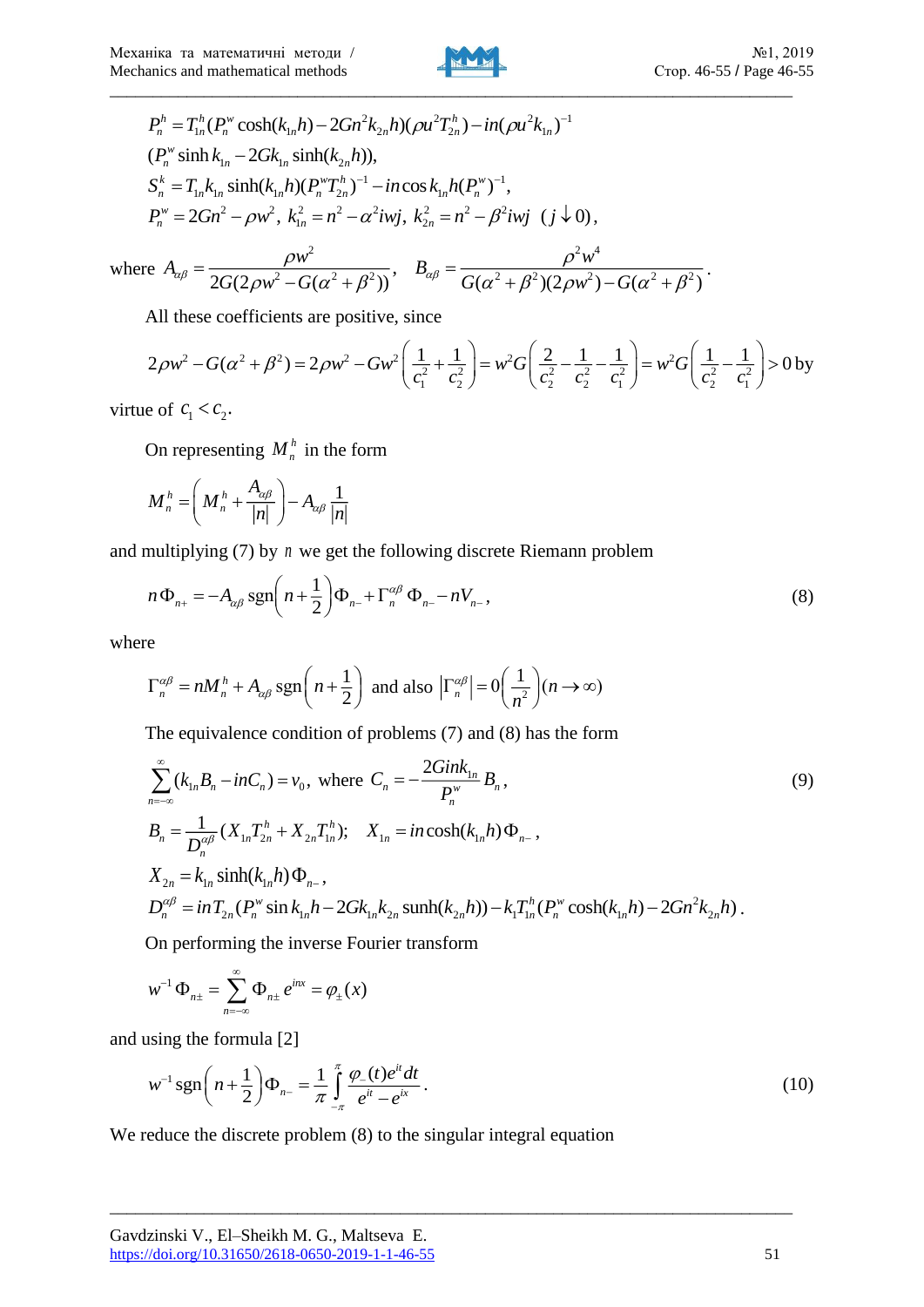

$$
\frac{1}{2\pi} \int_{-a}^{a} \cot \frac{t - x}{2} \varphi_{-}(t) dt = -2 \sum_{n=1}^{\infty} \Gamma_{n}^{\alpha \beta} \Phi_{n-} \sin nx \ . \tag{11}
$$

This Hilbert type singular integral equation can be inverted in the class of integrable function functions with the result

$$
\varphi_{-}(x) = \frac{1}{A_{\alpha\beta}X(x)} \left( 2\sum_{n=1}^{\infty} \Gamma_n^{\alpha\beta} Q_n(x) \Phi_{n-} + a_0 \cos \frac{x}{2} \right),\tag{12}
$$

where

$$
X(x) = \sqrt{2(\cos x - \cos a)}, \quad Q_n(x) = \sum_{m=0}^n \mu_{n-m}(\cos a) \cos \left(m + \frac{1}{2}\right)x,
$$
  

$$
\mu_0(\cos a) = 1, \quad \mu_1(\cos a) = -\cos a, \quad \mu_k(\cos a) = \frac{P_{k-2}(\cos a) - P_k(\cos a)}{2k - 1} (k = 2, 3, ...).
$$

The application of the finite Fourier transform to (12) leads to the following infinite system of linear algebraic equations

$$
A_{\alpha\beta} \Phi_{n-} = 2 \sum_{n=0}^{\infty} \Gamma_{n}^{\alpha\beta} \Phi_{k-} N_{kn} + a_0 R_n (n = 0, 1, 2, ...), \qquad (13)
$$

where

$$
N_{kn} = -\frac{n+1}{2(n-k)} (P_n(\cos a) P_{k-1}(\cos a) P_k(\cos a)) (k>1),
$$
\n(14)

$$
R_n = \frac{1}{4} (P_n(\cos a) + P_{n+1}(\cos a)), \quad P_n(\cos a) = \frac{1}{\pi} \int_{-a}^{a} \frac{\cos \left(n + \frac{1}{2}\right) x \, dx}{\sqrt{2(\cos x - \cos a)}} \text{ are } (15)
$$

Legendre polynomials.

Since system (13) can in general be solved approximately, namely using the method of truncation, we set up function spaces and sequence spaces. The solution (12) of equation (11) is in  $L_{\rho}(-a,a)$ , where  $1 < \rho < 4/3$  [8]. Consequently the Fourier coefficient  $\Phi_{n-}$  will belong to  $l_\rho$  where  $\rho = p/(p-1)$ . Thus we will work in the space  $l_\rho$  ( $p > 4$ ) with the norm

$$
\Phi_{l_p} = \left(\sum_{n=0}^{\infty} |\Phi_{n-}|^p\right)^{1/p},\tag{16}
$$

where  $\Phi = {\Phi_{n-}}_{n=0,\infty}$ .

The justification of truncating system (13) is a simple consequence of the following theorem whose proof is similar to that given in [9] for the case  $p = 2$ .

\_\_\_\_\_\_\_\_\_\_\_\_\_\_\_\_\_\_\_\_\_\_\_\_\_\_\_\_\_\_\_\_\_\_\_\_\_\_\_\_\_\_\_\_\_\_\_\_\_\_\_\_\_\_\_\_\_\_\_\_\_\_\_\_\_\_\_\_\_\_\_\_\_\_\_\_\_\_\_\_

Theorem. Suppose that

1. The homogeneous system corresponding to system (13) has only trivial solution in  $l_{\rho}$ 

$$
2. \sum_{n=0}^{\infty} \left( \sum_{k=1}^{\infty} \left| \Gamma_n^{\alpha\beta} N_{kn} \right|^{p/(p-1)} \right)^{p-1} < \infty ;
$$
\n
$$
3. \sum_{n=0}^{\infty} \left| R_n \right|^p < \infty
$$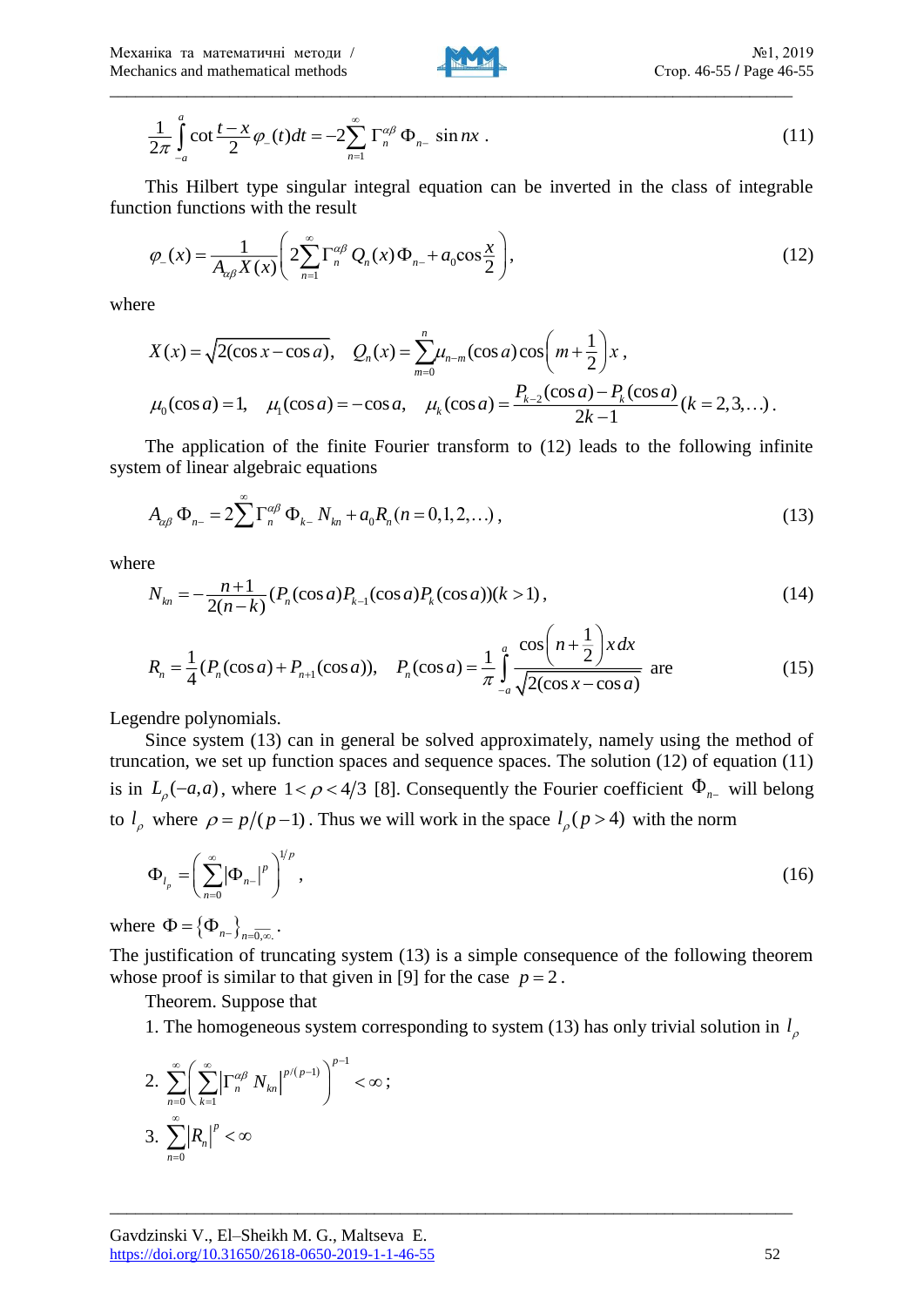

Then the infinite system (13) has a unique solution in  $l<sub>\rho</sub>$ . The truncated system will also have a unique solution and the following estimate holds

$$
\Phi - \Phi_{l_{\rho}}^{N} \leq Q_{l} \left( \sum_{n=N+1}^{\infty} \left( \sum_{k=1}^{\infty} \left| \Gamma_{n}^{\alpha\beta} N_{kn} \right|^{p/(p-1)} \right)^{p-1} \right)^{1/p} + Q_{2} \left( \frac{\sum_{n=N+1}^{\infty} \left| R_{n} \right|^{p}}{\sum_{n=0}^{\infty} \left| R_{n} \right|^{p}} \right)^{1/p}, \tag{17}
$$

where  $Q_1$  and  $Q_2$  are constants.

We shall assume that the frequency  $w$  differs from those values for which the homogeneous system corresponding to (13) has nontrivial solutions. The fulfillment of the second and the third conditions follows from (14) and (15) together with the estimations

$$
|N_{kn}| \sim \frac{C}{\sqrt{nk^3}}, \quad R_n \sim \frac{C}{\sqrt{n}} \text{ for } n \to \infty \text{ and } |N_{nn}| \le \frac{\pi}{2} \left(\frac{2}{\pi \sin a}\right)^{1/2} \frac{n+1}{\sqrt{n}},
$$
  

$$
|P_n(\cos a)| \le \left(\frac{2}{\pi}\right)^{1/2} \frac{1}{\sqrt{\pi} \sin a} (0 < a < \pi, n = 1, 2, ...).
$$

Therefore, conditions (2) and (3) are satisfied as  $p > 4$ . Recall that  $\Gamma_n^{\alpha\beta} \sim 0(k^{-2})$ . Additionally we have

$$
\left\| \Phi - \Phi^N \right\|_{l_p} \le \frac{C}{(N+1)^{(p-2)/2p}} \tag{18}
$$

Thus the approximate solution of the singular integral equation (11) is given by the formula

$$
\tilde{\varphi}_{-}(x) = \frac{1}{A_{\alpha\beta}X(x)} \left( 2 \sum_{n=1}^{N} \Gamma_{n}^{\alpha\beta} Q_{n}(x) \Phi_{n-} + a_0 \cos \frac{x}{2} \right). \tag{19}
$$

Using formula (12) and taking into account boundary condition (2) we get the expression for the contact stress

$$
p(x,t) = -\sigma_y(x,0,t) = -\frac{e^{-i\omega t}}{A_{\alpha\beta}X(x)} \left( 2\sum_{n=1}^{\infty} \Gamma_n^{\alpha\beta} \Phi_{n-} Q_n(x) + a_0 \cos \frac{x}{2} \right). \tag{20}
$$

The quantity  $a_0$  included in (12) is still to be defined. In fact the equation of motion of the punch is [10].

$$
M\frac{d^2v}{dt^2} = e^{-i\omega t}(P_0 - P_R),
$$
\n(21)

where *M* is the mass of the punch;  $P_0$  is the amplitude of the force acting on the punch, and *PR* is the reaction of the elastic rectangle.

$$
P_R = -\int_{-a}^{a} \sigma_y^*(x,0)dx = \int_{-a}^{a} \varphi_x(x)dx = -\frac{\pi}{A_{\alpha\beta}}a_0.
$$
 (22)

Substituting this expression together with  $v = v_0 e^{-i\omega t}$  into (21) we get

$$
-Mw^2v_0 = P_0 + \frac{2Ga_0\pi}{A_{\alpha\beta}}.
$$
\n(23)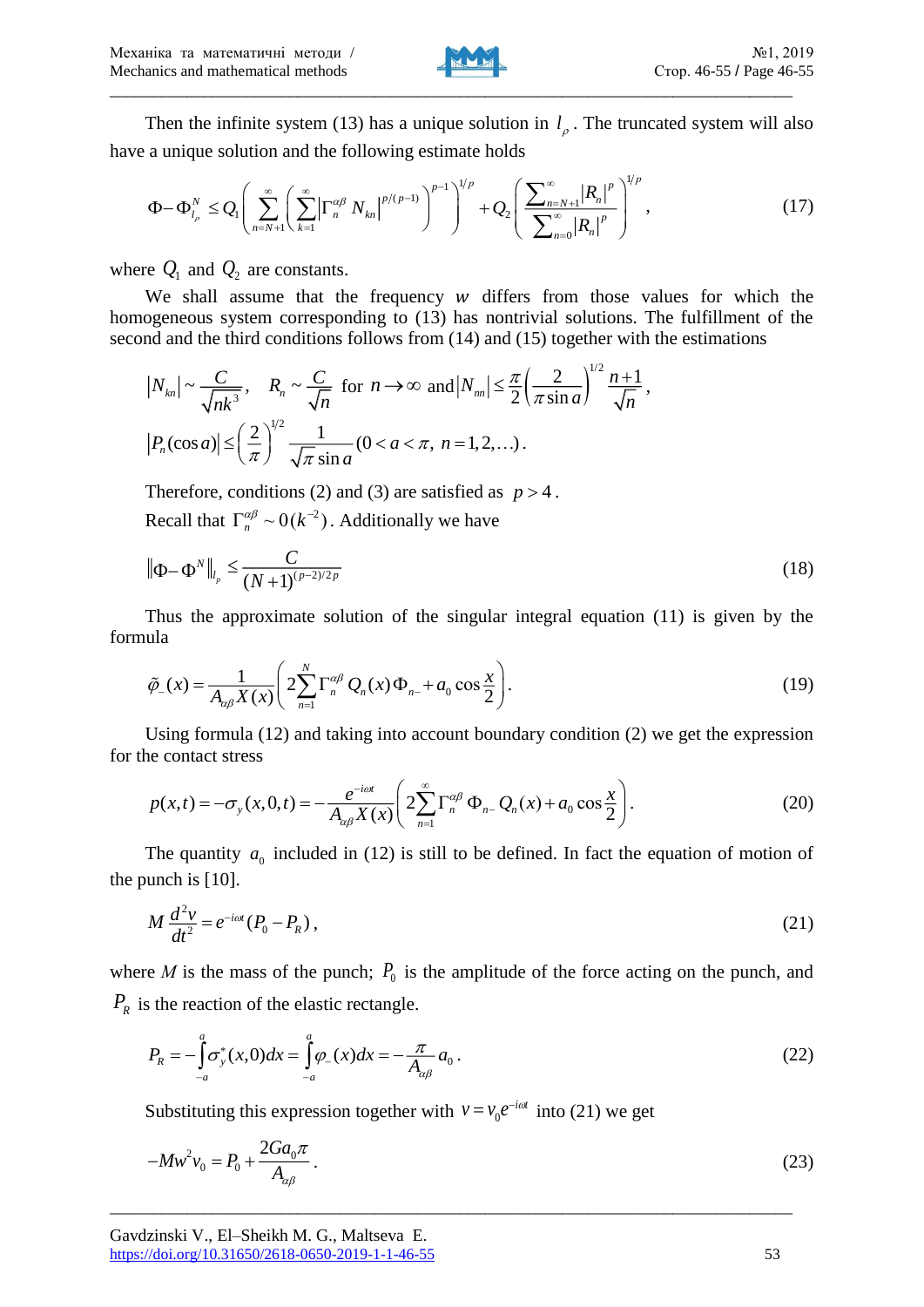

### **6 DISCUSSION OF THE RESULTS OF THE STUDY**

Thus the amplitude  $v_0$  and the quantity  $a_0$  can be calculated from equations (9) and (23). The real values for which  $v^*(x,0) \to \infty$ , the resonance frequencies, are the real roots of the resonance equations

$$
D_n^{\alpha\beta} = 0, 2Gn^2 - \rho w^2 = 0 \quad (n = 1, 2, ..., N) \tag{24}
$$

Let  $\overline{w} = wa_T/c_2^2$ ,  $\tau = tc_2^3/a_T$ ,  $\overline{x} = x/a$  are the dimensionless frequency, time and coordinate.  $\overline{M} = M/\rho a_T^2$  is the dimensionless mass.

Suppose that  $\bar{w} = 0.1$ ,  $M = 1$ ,  $v = 0.3$ ,  $N = 10$ . In the table the values of the contact stress corresponding to different values of  $\bar{x}$  are exhibited, when  $\tau = 2\pi$ .

| ١<br>Н<br>ш<br>× |  |
|------------------|--|
|------------------|--|

| Contact stress                        |        |        |        |        |        |        |  |  |
|---------------------------------------|--------|--------|--------|--------|--------|--------|--|--|
| $\overline{x}$                        | 0      | 0,1    | 0,2    | 0,3    | 0,4    | 0,5    |  |  |
| $\tilde{p}(\bar{x}, \tau)$<br>$P_{0}$ | 0,4294 | 0,4302 | 0,4324 | 0,4422 | 0,4682 | 0,4889 |  |  |
| $\overline{x}$                        | 0,6    | 0,7    | 0,8    | 0,9    | 0,95   | 0,99   |  |  |
| $\tilde{p}(\bar{x}, \tau)$<br>$P_{0}$ | 0,5174 | 0,5713 | 0,6515 | 0,8653 | 1,1388 | 2,3455 |  |  |

The unknown amplitude of the vibration of the punch is  $v_0 = 0.1217 P_0$ . If  $p = 5$  then the estimation of the error is subjected to the inequality

$$
\|\Phi - \Phi^N\|_{l_5} \leq \frac{C}{3,278}.
$$

Note that the values of the contact stresses increase unboundedly at the vicinities of the end point of the contact interval.

#### **7 CONCLUSIONS**

On choosing the number N and using the corresponding formulas we can get the approximate solution of the contact problem for the rectangle to find the contact stress up to any prescribed accuracy.

#### **References**

- 1. Cherskii, Y. I. (1961). Svedenie periodicheckikh zadach matematicheskoi fiziki k singulyarnym integralnym uravneniyam s yadrom Koshi. Dokl. Akad. Nauk SSSR, 140, 69–72.
- 2. Gakhov, F. D., Cherskii, Y. I (1978). Uravneniya tipa svertki. M.: Nauka, 295.
- 3. El-Sheikh, M. G. (1992). The integral equation formation of mixed finite time dependent elastic problems. Computers Math. Applic., vol. 24, 4, 3–14.
- 4. El-Sheikh, M. G., Khalipa, M. E., Gavdzinski, V. N. (1998). The methods of integral equation formulation and the unbounded solutions of elastic contact problems. Computers Math. Applic., Vol. 36, 1, 33–39.
- 5. Gavdzinski, V. N., El-Sheikh, M. G., Maltseva, E. V. (2002). On the justification of approximate unbounded solutions of mixed plane boundary value problems. Math. and Comp. in Similation, 59, 533–539.